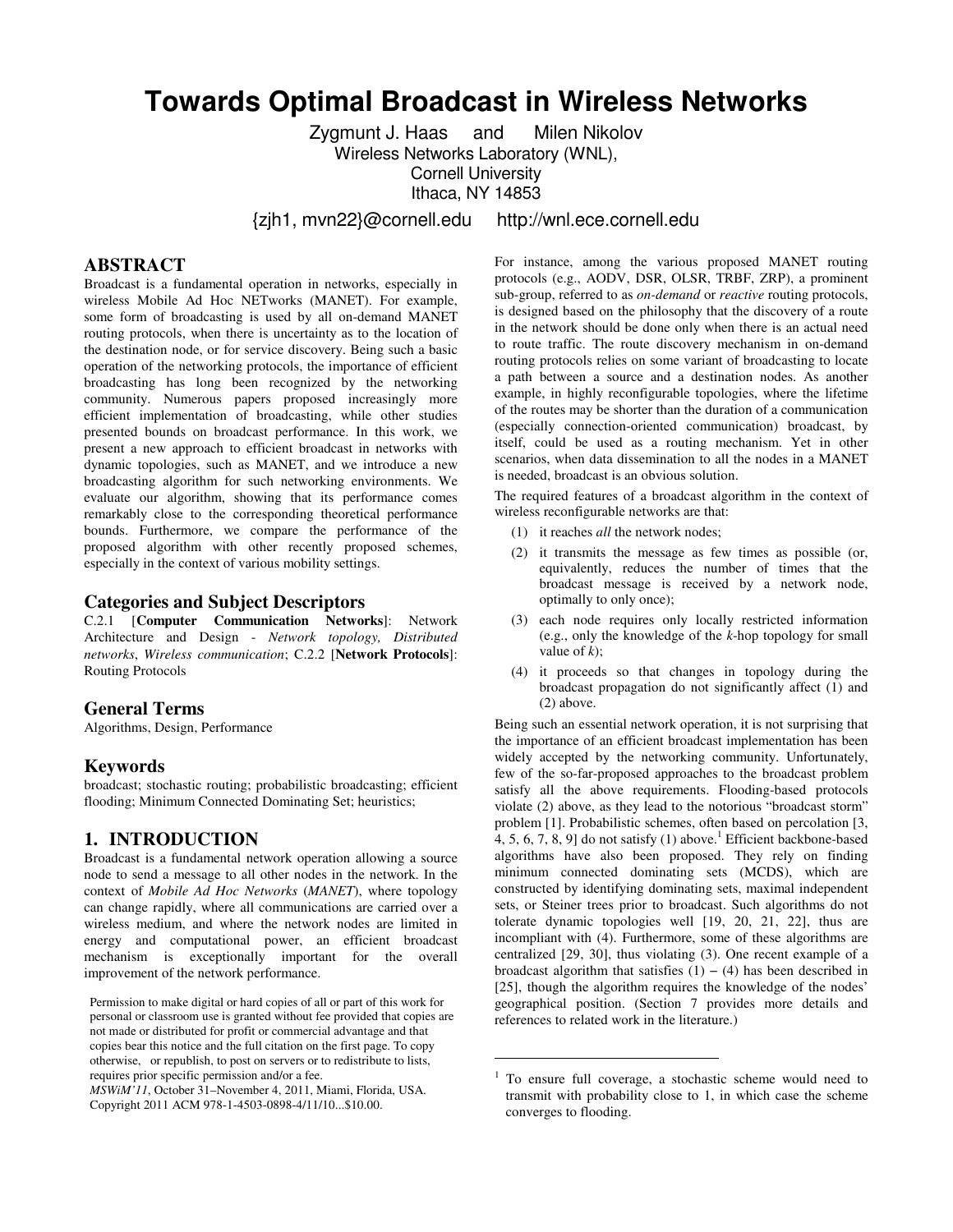In this paper we describe, model, and simulate a novel approach to network broadcasting. The resulting algorithm satisfies the features (1)−(4) without relying on nodes' positional information. Furthermore, the algorithm is comparatively simple to implement, relying on the intuitive greedy heuristic to tackle the, otherwise, NP-hard problem [32] of finding the Minimum Connected Dominating Set (MCDS) in a Unit Disk Graph. The algorithm experimentally outperforms other schemes recently published in the literature, achieving close to the optimal performance of the broadcast operation for key metrics such as the number of transmissions. Significantly, the algorithm performs well even in highly dynamic scenarios, in the context of realistic mobility models such as the Gaussian Markov Mobility Model (GMMM) and the Reference Point Group Mobility (RPGM) model.

# **2. SYSTEM MODEL**

The network model consists of *N* equal-capability nodes with unique IDs, randomly distributed in 2D plane.<sup>2</sup> The transmission range of all nodes is *R* [meters]. Two nodes are referred to as *1 hop neighbors* (or simply as *neighbors*) and can communicate directly if the distance between them is less than *R*. Thus, the network can be modeled as a Unit Disk Graph (UDG).

On the MAC layer, links are bidirectional and nodes share a single wireless channel. We assume a *perfect* MAC layer to eliminate other effects (e.g., congestion), so that the broadcast performance metrics reflect only the algorithmic efficiency. This also allows a meaningful comparison of various broadcast schemes, as different schemes could be differently affected by a particular MAC layer protocol and the choice of its parameters.

The system operation is time-slotted, and the network nodes are assumed to be coarse-grain synchronized. The latter is a standard assumption of many distributed algorithms and can be implemented in variety of ways. For instance, distributed, controlmessage-based methods for coarse-grain synchronization in multihop wireless networks would suffice; such schemes have been studied extensively in the literature (e.g., [28]). Recent advances in radio technologies could also be utilized [27]. Finally, all nodes are cooperative and trust each other.

#### **3. SOLUTION DEMYSTIFIED**

As hinted above, the problem of finding the most efficient broadcast scheme is to a large extent equivalent to finding an approximation of the MCDS in a Unit Disk Graph which satisfies (1) − (4). The *Time-Sequence* (TS) scheme and its variants, as proposed in this paper, aim at this goal through the use of a *greedy* heuristic. We start by providing a number of definitions:

**Definition 1:** A *broadcast session* is the operation (including all related events) of delivering a message, created at one node – the *source* – to all the other network nodes.

**Definition 2:** A *covered node* is a node that has received the broadcast message.

The source node of a broadcast session is always covered. A node that has not received the broadcast message at a particular time is referred to as an *uncovered* node at that time.

1

**Definition 3:** The *residual coverage* (*RC*) of a covered node *s* at a particular time, referred to as *RC*(*s*), equals the number of its 1 hop uncovered neighbors at that time.

**Definition 4:** We define *S* as the set of all the network nodes, *C* as the set of all covered nodes at a particular time, and *Q* as the set of nodes that have already transmitted the message at a particular time. We further define *NE*(*s*) as the set of all the neighbors of the node *s*, where *s*∈*S*. We note that at any time,  $Q ⊆ C ⊆ S$  and that  $|S|=N$ .

We represent the network as a connected graph  $G=(S, E)$ , where  $E$ is the set of all the links that connect any two nodes in *S.* Also, we label the broadcast source node as *s<sup>0</sup>* .

Consider first the following centralized greedy scheme, starting with the initial set of covered node  $C = \{s_0\}$  and  $Q = \emptyset$ . The source node transmits first, covering its neighbors:  $C = \{s_0 \cup NE(s_0)\}\,$ , *Q*={*s0*}. An "oracle" greedily chooses a node, *s<sup>1</sup>* , from the set *C-Q* with the largest *RC* value to broadcast next; i.e.,  $\forall s \in (C-Q)$ , *RC*(*s*)  $\leq$  *RC*(*s*<sub>*1*</sub>). After *s*<sub>*I*</sub> broadcasts, *C* ← *C*∪*NE*(*s*<sub>*I*</sub>) and *Q* ← *Q*∪{*s*<sub>*I*</sub>}. This operation of selecting the next node to transmit as the node with the largest *RC* from the set *C-Q* is repeated until all the network nodes are covered; i.e., until *C=S,* at which time the algorithm terminates. (The total number of transmissions in a broadcast session equals |*Q*| at the algorithm termination time.) Furthermore, the choice of node  $s_i$  to transmit in the  $i^{\text{th}}$  iteration allows maximizing the number of covered nodes during the  $i<sup>th</sup>$ transmission. This, in turn, would intuitively tend to minimize the total number of transmissions during the operation of the algorithm. Of course, the algorithm does not guarantee such a minimum, as in some cases choosing a node with smaller *RC* value first could, in fact, result in finding nodes with much larger *RC* value later, so that the overall number of transmissions is smaller. In [31], the authors presented in more details the failure of a similar greedy scheme in finding MCDS in general graphs.

Notwithstanding the above, restricting the network topology to a Unit Disk Graph relaxes the problem and the above centralized greedy heuristic finds on the average a rather close approximation of an MCDS, $3$  as is demonstrated in Section 5. Of course, the challenge, similarly to other efficient MCDS approximation schemes, is to implement the "oracle" in a distributed manner; i.e., ordering nodes' transmissions based on their *RC* values, while utilizing only local topological information.

The following TS scheme distributively approximates the transmissions' order by allowing nodes with larger *RC* values to transmit before transmissions of nodes with smaller *RC* values. The timing of transmissions is enforced by a specifically structured sequence of time-slots, which are locally available to each node, and by a scheduling procedure, which is locally executed at each node. The scheduling procedure is based on associating a particular value of *RC* threshold with each time-slot and on restricting transmissions in a time-slot only to nodes with *RC* values not smaller than the time-slot's *RC* threshold.

Note that the goal of the TS scheme is not to control access to the wireless channel, akin the TDMA scheme, for instance. Namely, a time-slot in the TS scheme may accommodate concurrent transmissions of multiple nodes in the network. Section 4.3 discusses how, via the structure of the time-slot sequences in the TS scheme and the operation of the proposed algorithms, potential

1

<sup>2</sup> However, the results in this paper apply to 1D and to 3D networks, as well.

<sup>&</sup>lt;sup>3</sup> This is often the case with the greedy algorithm in various other applications as well.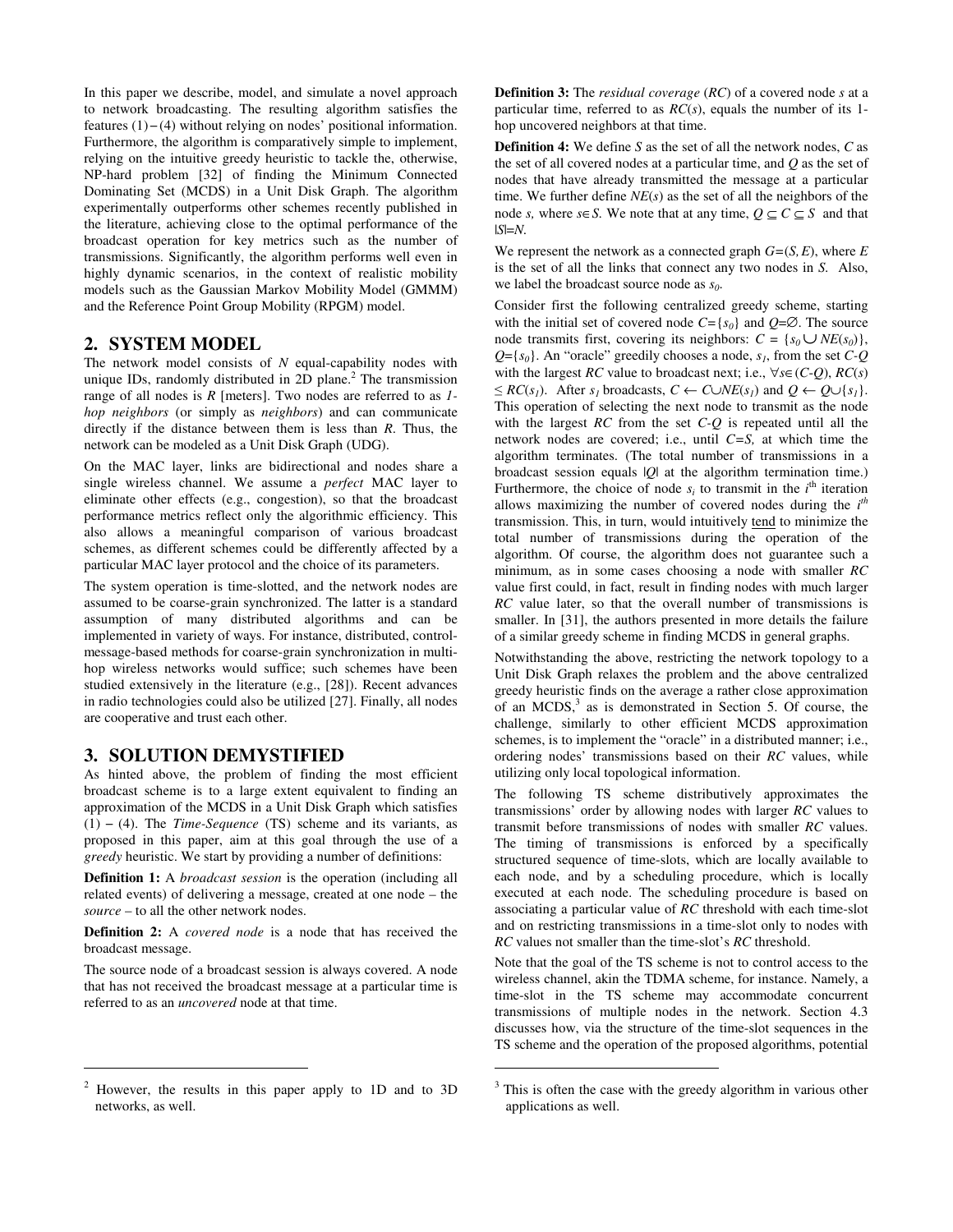collisions and interference on the MAC and the physical layers can be avoided during the transmissions of the broadcast message.

## **4. THE TIME-SEQUENCE SCHEME**

We start by defining a *Time Sequence,* and by presenting its structure and properties.

# **4.1 The Time-Sequence Structure**

Let *T* be an ordered collection of vectors  $\{T_x, T_{x-l}, ..., T_l\}$ , where *T<sub>i</sub>* =  $(u_i, m_i, l_i)$  and where  $u_i, m_i$ , and  $l_i \in \mathbb{N}^+$  for all *i*. The parameters *u*, *m,* and *l* are referred to as *upper*, *middle,* and *lower* values. Let *T* be the output of **Algorithm 1** given input *u*.

**Proposition 1**:  $|T| = \frac{u(u + 1)}{2}$  $\frac{u(u+1)}{2}$ .

*Proof*: The output, *T*, of **Algorithm 1** can be arranged in the following isosceles triangle with sides *u*: the triangle consists of *u* levels, where the last level (level 1) comprises *u* vectors:

**(u, u, u) ------------------------------------------**{level *u*: *l = u*} (u, u, u-1) **(u, u-1, u-1) ------------------------**{level *u-1*: *l = u-1*} - -- -(u, u, 1) (u, u-1, 1) … **(u, 1, 1) ---------------**{level 1: *l=*1}

The number of vectors at the  $i^{th}$  level equals  $1 + u - i$ . The total

number of vectors is, then:  $\sum_{n=1}^{u} u(u+1)/2$ .  $\square$ 1 *i* =

The vectors in bold are called *edge slots* and form the "base" of the isosceles triangle.

Next, let  $A = (S, I)$  be a set system with  $S = \{s_1^{p_1}, s_2^{p_2}, ..., s_n^{p_n}\}\,$  $p_i$  ∈  $\mathbb{N}^+$  for all  $i \in \{1, ..., x\}$ , and let I be the collection of subsets of *S*, such that  $I = \{S_1, S_2, ..., S_x\}$  and  $S_i = \{s_j^{p_j} : p_j \ge m_j \ge l_j \ge 1\}$ given vector  $T_j = (u_j, m_j, l_j)$  in *T* (note that  $|I| = |T|$ ). Define a binary order relation on *S*, so that  $s_j^{p_j} \leq s_i^{p_i} \Leftrightarrow p_j \leq p_i$ .

**Definition 5**: An element  $s_j^{p_j}$  is called *admissible in*  $T_i$ , iff  $s_j^{p_j} \in S_i$ .

A minimal admissible element in  $T_k$ , denoted by *min*  $(T_k)$ , is  $s_j^{p_j}$  such that  $s_j^{p_j} \leq s_i^{p_i}$  for all  $s_i^{p_i}$  admissible in  $T_k$ . Consider the ordered collection of vectors  $T^{\lambda}$  at the level  $\lambda$  of *T*  $(\lambda \in \{1, ..., u\})$ , and the smallest element of all minimal admissible elements at this level, denoted *inf*  $(T^{\lambda})$ . Now, let *L* be the sequence  $(inf(T^l), inf(T^{l-1}), ..., inf(T^l)).$ 

**Proposition 2**: The sequence *L* is decreasing.

*Proof outline*: The result follows trivially from the definition of I, the ordering of *T*, the order relation defined on *S*, and the definition of  $inf(T^{\lambda})$ . $\Box$ 

Let *M* be the sequence  $(min (T_k), min (T_{k-1}),...,min (T_1)),$  where  $T_i$ 's, *i* ∈ {1, ..., *k*}, are in  $T^{\lambda}$  for some  $\lambda$ .

#### **Proposition 3:** The sequence *M* is decreasing.

*Proof outline*: Similarly to **Proposition 2**, the proof follows trivially from the definition of I, the ordering of *T*, the order relation defined on *S*, and the definition of *min*  $(T_k)$ .  $\Box$ 



We can now define the structure of the Time Sequence (*TS*). Suppose time is slotted. Every *x* consecutive time-slots (naturally ordered in time) are mapped one-to-one to the vectors in the ordered collection  $T$  above. That is, each time-slot,  $t_j$  is uniquely associated with a vector in *T* as follows:  $t_1 \leftrightarrow T_x = (u, u, u)$ ,  $t_2 \leftrightarrow T_{x-1} = (u, u, u, l), \dots, t_x \leftrightarrow T_1 = (u, 1, 1),$  where  $x = 0.5u(u + 1)$ from **Proposition 1.** A network node is admissible in  $t_j$  if it is admissible in *Tx+*1*-j* This association "wraps around"; i.e., in general for  $j \geq 1$ ,  $t_j \leftrightarrow T_{kx+1-j}$  where  $k = j/x$ . The time sequence (*TS*) is the ordered collection of the time-slots, together with their corresponding vectors.

#### **4.2 Distributing the Time-Sequence Scheme**

As defined above, let *S* be the set of all the network nodes. Each node *j* is assigned its value  $p_j = RC(j)$ . More specifically,  $S = \{n_1^{RC_1}, n_2^{RC_2}, \dots, n_N^{RC_N}\}\,$ , where  $|S| = N$ . Note that as time goes by from a time-slot to the next, the values  $RC(i)$  may change.

**(Revisited) Definition 1**: A *broadcast session* consists of all the events, starting from the transmission of the message by the source node and ending when the broadcast algorithm terminates.

Also, for now, we will assume that the broadcast session finishes in less than or equal to  $|T|$  time-slots. Then, we define the following rule:

**Broadcast Rule:** At every time-slot, *t<sup>i</sup>* , a node considers broadcasting only if it has not broadcasted earlier in this session and it is admissible in  $T_i$  at the beginning of the time-slot  $t_i$ 

Thus, **Proposition 2** implies that nodes with smaller *RC* values would not be able to broadcast (i.e., be admissible) at the beginning of the time sequence *TS*, but will potentially be admissible in later timeslots (i.e., at lower levels). And reversely, only nodes with larger *RC* values would be admissible and be able to broadcast in earlier timeslots (i.e., at higher levels) of the *TS*. Furthermore, **Proposition 3** implies that within given level of the *TS*, nodes with smaller *RC* values would again be admissible only in later timeslots at this level, and nodes with larger *RC* values would be admissible earlier in the given level.

For illustration purpose, consider the case of  $u = 4$ :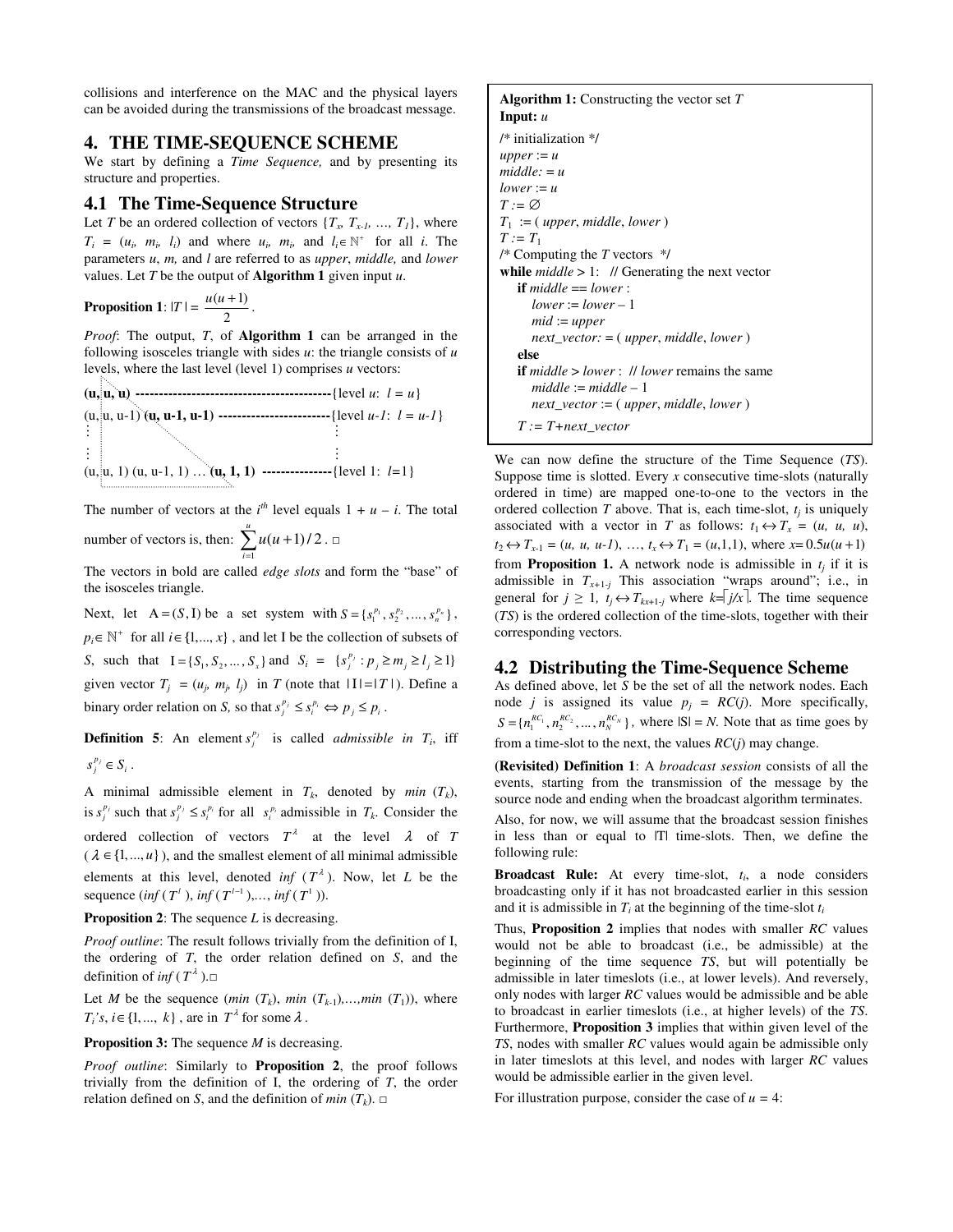| $(4,4,2)$ $(4,3,2)$ $(4,2,2)$ ------------------------------[TS level 2: <i>l</i> =2} |  |
|---------------------------------------------------------------------------------------|--|
|                                                                                       |  |

#### **Example 1.** The output of **Algorithm 1** for  $u = 4$

In this example, in the top *TS* level (level 4) only nodes with  $RC \geq$ 4 are allowed to transmit. In the next *TS* level (level 3), first nodes with  $RC \geq 4$  and then nodes with  $RC \geq 3$  will be allowed to transmit. In level 2, first nodes with  $RC \geq 4$ , then nodes with  $RC \geq 4$ 3, and finally nodes with  $RC \ge 2$  will transmit. In the last level, first nodes with  $RC \geq 4$ , then nodes with  $RC \geq 3$ , then nodes with  $RC \ge 2$ , and finally nodes with  $RC \ge 1$  (all nodes with at least one uncovered neighbor) will be allowed to transmit.

In summary, the structure of the *TS* in conjunction with the **Broadcast Rule** has admissibility property allowing for repetitive assignment of larger transmission priority to nodes with larger *RC* values as compared to nodes with smaller *RC* values. Hence, by the virtue of the admissibility property of the **Broadcast Rule**, the greedy "oracle" scheme is emulated.

## *4.2.1 Distributing the TS-based Broadcast*

The above time-sequence structure is computed locally by every node in the network, so that covered nodes can determine, based on their current value of *RC*, the earliest time-slot (i.e., the phase of the time sequence) at which they should first attempt to transmit the message, thus satisfying the **Broadcast Rule.** Next, we describe the operation of the scheme in more details.

## *4.2.1.1 Network Deployment*

Upon network deployment, **Algorithm 1** is run locally by each node.<sup>4</sup> The input to the algorithm, the parameter  $u$ , is fixed and set up administratively and network-wide at the time of deployment. The value of *u* should be judiciously chosen; a too small value of *u* does not allow to separate in time the transmissions of nodes with different values of *RC,* thus losing the ability to assign larger priority to nodes with larger *RC* values, while a too large value of *u* results in many empty time-slots, thus leading to an unnecessarily long broadcast session. Section 5.1.2 addresses the choice of the *u* parameter in more details, discussing its effect on the scheme's performance.

| Preamble | <b>Broadcast Field</b> |
|----------|------------------------|

#### **Figure 1. The format of a time-slot.**

Time-slots have the format shown on Fig. 1. The *Broadcast Field*  is fixed to be the maximum duration needed to transmit the broadcast message. The *Preamble* is used to transmit control information between adjacent nodes, and its duration is negligible compared to the total length of the time-slot. The timestamp of the initial broadcast by the source is embedded within the *Preamble,* is propagated by the broadcasting nodes, and serves by the nodes to determine the current phase of the *TS.*

#### *4.2.1.2 Node Scheduling*

-

The source node broadcasts the message at the beginning of the first *TS*. As the broadcast propagates throughout the network, any node upon receiving the broadcast message for the first time determines the current *TS* level and the current time-slot within the *TS*. This is achieved by subtracting the initial broadcast timestamp (in the message's *Preamble*) from the node's current local time, and by dividing the difference by the duration of a time-slot. Knowing the generic *TS* structure and the number of time-slots that passed since the beginning of the *TS,* a node is able to determine the *m* and *l* values of the current time-slot.

Said differently, as the broadcast message propagates through the network, it prompts the receiving nodes to calculate the *TS* structure and to identify the current phase within the *TS* structure.

After a receiving node calculated the current time-slot within the *TS,* the node runs **Algorithm 2** to schedule its transmission for a future time-slot. It is easy to verify that **Algorithm 2** complies with the **Broadcast Rule**. For instance, if *m* of the current *TS* time-slot is lower than the node's *RC* value, **Algorithm 2** schedules the node's transmission for the next immediate timeslot. Otherwise, a further future time-slot is assigned to the node. A node is never scheduled to transmit if its  $RC = 0$  (i.e., it is not admissible in any time-slot).

**Algorithm 2:** Node *i* self-scheduling



The value of a node's  $RC$  can change<sup>5</sup> between the time at which it had scheduled itself for transmission and the beginning of its scheduled-for-transmission time-slot, thus possibly rendering the node inadmissible in its scheduled time-slot. To avoid transmission in an incorrect time-slot, a node re-computes its *RC* value during the *Preamble* time of its scheduled-for-transmission timeslot and checks if it is still admissible in this time-slot. If so, it transmits the message during the *Broadcast Field* time. Else, it reschedules itself by employing the **Algorithm 2** again.

## *4.2.1.3 Residual Coverage Computation*

1

The *RC* value of a node is needed prior to the node scheduling or rescheduling itself for transmission. This is done by a locally

<sup>4</sup> Practically, **Algorithm 1** should be run periodically.

<sup>&</sup>lt;sup>5</sup> Due to transmissions of other nodes or due to mobility.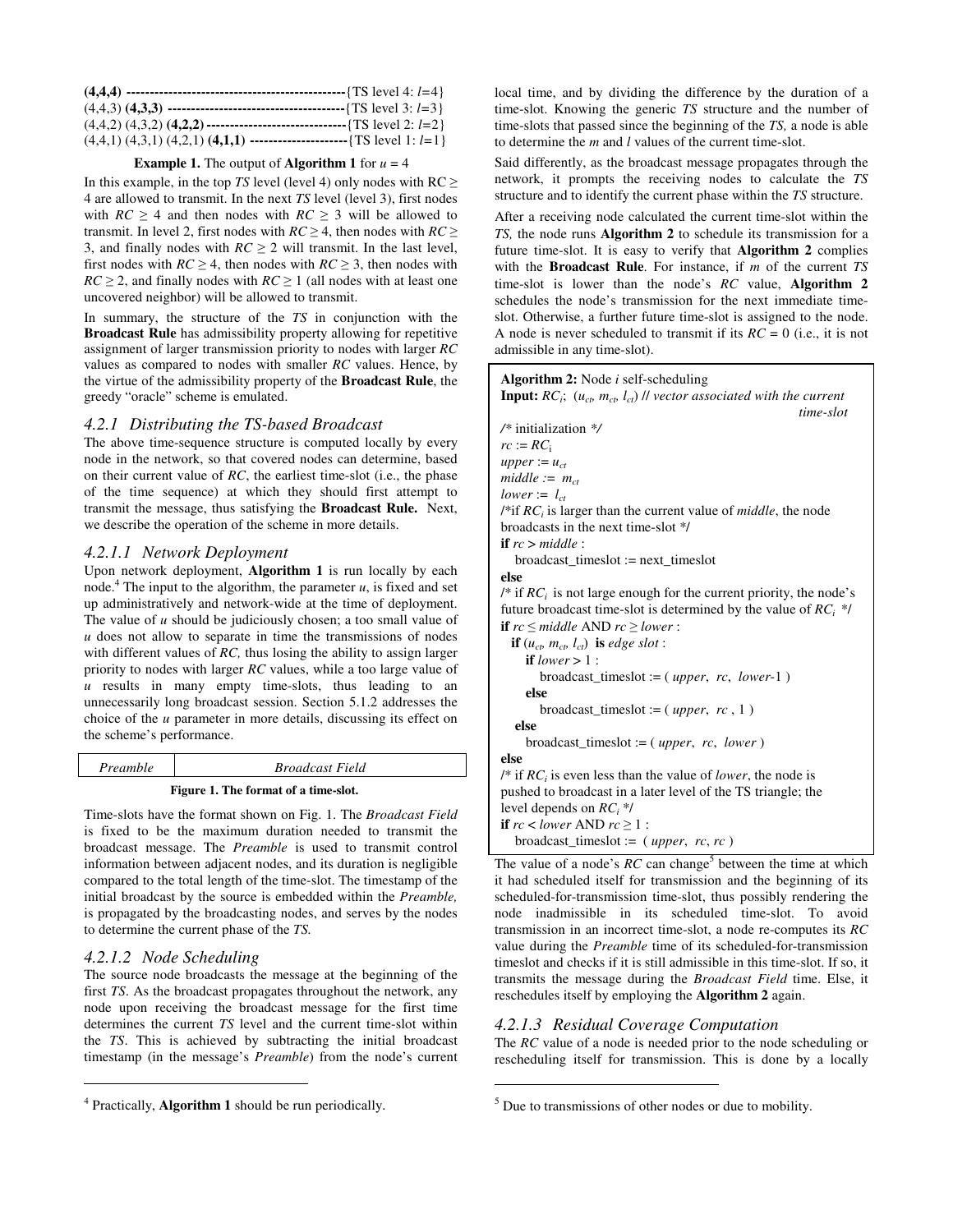executed protocol – a version of a "Neighbor Discovery" protocol. Specifically, to compute its *RC* value, node *i* broadcasts a *Coverage Request* packet, *CReq*, to all its 1-hop neighbors. The *CReq* packet contains *i*'s ID. Upon receiving the *CReq* packet, each one of *i*'s uncovered neighbors replies with a *Coverage Reply* packet, *CRep*, which contains the neighbor's ID and *i*'s ID. Node *i* then counts the number of such replies (identified by its own ID in the *CRep* packets) during a time approximately equal to the duration of the *Preamble*. This simple protocol can be further improved in a variety of ways, but that is beyond the scope of this paper.

#### **4.3 Variants of TS-based Broadcast Schemes**

For clarity, let's summarize the basic *TS*-based broadcasting scheme. All nodes run **Algorithm 1** to construct the *TS*. When a node (re)broadcasts the message, all of its previously uncovered neighbors mark themselves as covered, compute their *RC*, and run **Algorithm 2** to schedule their broadcast time-slots. Just before its scheduled time to transmit (during the *Preamble* of the scheduledfor-transmission time-slot), a node re-computes and updates its *RC*. If the node's current value of *RC* has decreased (but *RC* > 0), the node determines its new time-slot assignment by re-running **Algorithm 2.** If, at any time, the *RC* value of a node equals 0, the node will never be scheduled for broadcast in this session.

We refer to this basic scheme as the *Naïve Time Sequence Scheme*  (*NTSS*) 6 . In what follows, we present two variants of the NTSS, each utilizing varying degree of the neighborhood topology knowledge.

#### *4.3.1 1-Hop Time Sequence Scheme (TSS-1Hop)*

Suppose node *i* is about to transmit<sup>7</sup> in the current time-slot  $t_j$ . Then node *i* checks during the *Preamble* of the time-slot  $t_i$ whether any of its 1-hop neighbors are scheduled to broadcast within  $t_j$  as well. This check does not necessitate any additional transmissions, as the node can determine whether a particular neighbor is scheduled to transmit in *t<sup>j</sup>* , if it receives the *CReq* message from that neighbor during the *Preamble* time. If more than one neighboring node is scheduled for  $t_j$ , the node with the largest *RC* is selected to transmit in *t<sup>i</sup>* . The rest of the neighboring nodes reschedule themselves to transmit in the next time-slot.

To accommodate the TSS-1Hop operation, the *CReq* and the *CRep* control packets should also include the respective sender's *RC* value, in addition to the nodes' IDs. We omit here further details of this simple protocol.

#### *4.3.2 2-Hop Time Sequence Scheme (TSS-2Hop)*

In the TSS-2Hop scheme, a node *i* which is scheduled to transmit in the current time-slot  $t_j$  checks if there are either 1-hop or 2-hop neighbors scheduled to transmit within *tj* as well. Among the set of all the 1-hop and 2-hop neighbors, the one with the largest *RC* is selected to transmit; the rest are rescheduled to the next time-slot.

Here, the control packets passed in the *Preamble* need further augmentation. The *CReq* packet contains now two IDs. Node *i* broadcasts a *CReq* packet to all its 1-hop neighbors, with the first ID set to *i* and the second ID to *null.* Each (1-hop) neighbor *n*, upon receipt of such a *CReq* packet, retransmits it to its own

 $\overline{a}$ 

neighbors, with the first ID unchanged and the second ID set to *n.*  Each (1-hop) neighbor of *n* (and, therefore, 2-hop neighbor of the node *i*), which is scheduled to transmit in this time-slot, replies to *n* with its *CRep* packet with its *RC* value and with the IDs unchanged. The node *n* then collects all such replies, determines the largest *RC* value from among the received *RC* values and its own *RC* value, and send its *CRep* with this largest value of *RC* to the node *i.* We omit here further details of this simple protocol.

## **4.4 Sample Execution of NTSS**

| Scheduled    | <i>RC/Scheduled</i> |
|--------------|---------------------|
| <b>Nodes</b> | <b>Timeslot</b>     |
| a            | 2/(4,2,2)           |
|              | 3/(4,3,3)           |
| c            | 1/(4,1,1)           |
|              | 1/(4,1,1)           |
|              |                     |

| <b>Scheduled</b> | rc/Scheduled    |
|------------------|-----------------|
| <b>Nodes</b>     | <b>Timeslot</b> |
| a                | 2/(4,2,2)       |
| c                | 0/ (4,1,1)      |
| d                | 1/(4,1,1)       |
|                  | 1/(4,1,1)       |
| g                | $0/-$           |
| h                |                 |

| Scheduled | rc/Scheduled    |
|-----------|-----------------|
| Nodes     | <b>Timeslot</b> |
| c         | 0/ (4,1,1)      |
| d         | 1/(4,1,1)       |
|           | 0/ (4,1,1)      |
| g         | 0/              |
| h         | $0/$ .          |
| e         | 0/              |
| k         | $2/$ (4,2,1)    |

**Step 3**

**Step 4:** All nodes are covered after timeslot (4,2,1). The time-sequence is exhausted at  $(4,1,1)$ , where as well no nodes have  $RC > 0$ , and the algorithm terminates.

**Step 2**

**Figure 2.** In the first timeslot, the source node *S* broadcast the message. Nodes *a*, *b*, *c*, and *d* receive it, mark themselves as covered, compute their RC, and schedule themselves to broadcast At **Step 1**, according to **Algorithm 2,** since node *b* has 3 uncovered neighbors it is scheduled for timeslot  $(4,3,3)$ . Node *a* is scheduled similarly for  $(4,2,2)$ , *c*, and *d* for (4,1,1). At **Step 2**, during the third timeslot (4,3,3) node *b* rebroadcasts the message. Nodes *g*, *h,* and *f* become newly covered and are added to the scheduled nodes list: *f* is scheduled for  $(4,1,1)$ ; *g* and *h* have  $RC = 0$  and are not scheduled. Node *b* is removed from the list. At **Step 3**, in the sixth timeslot (4,2,2), node *a* check its *RC*. Since its *RC* remains the same, node *a* rebroadcasts the message. Nodes *e* and *k* become newly covered. Node k has two uncovered neighbors: *i* and *j*. It is scheduled for timeslot (4,2,1). Finally, at **Step 4**, during the preamble of the ninth timeslot node *k* has not changed its *RC* and rebroadcasts. All nodes are covered at this point. Hence, *c*, *d*, and *f* do not broadcast.



**Fig 3: A network topology example, where {***s,b,a,k}* **form an MCDS of the particular network graph. All nodes are covered after the broadcast session completes.** 

Consider the network of nodes shown on Fig. 3. For simplicity of presentation, only the NTSS variant of the *TS* scheme is discussed, which suffices to demonstrate the main mechanisms of

<sup>6</sup> As the name indicates, the NTSS possess some deficiency, which will be cured by the other variants of the scheme.

<sup>&</sup>lt;sup>7</sup> I.e., that the current value of  $RC(i)$  matches the time-slot  $t_j$ .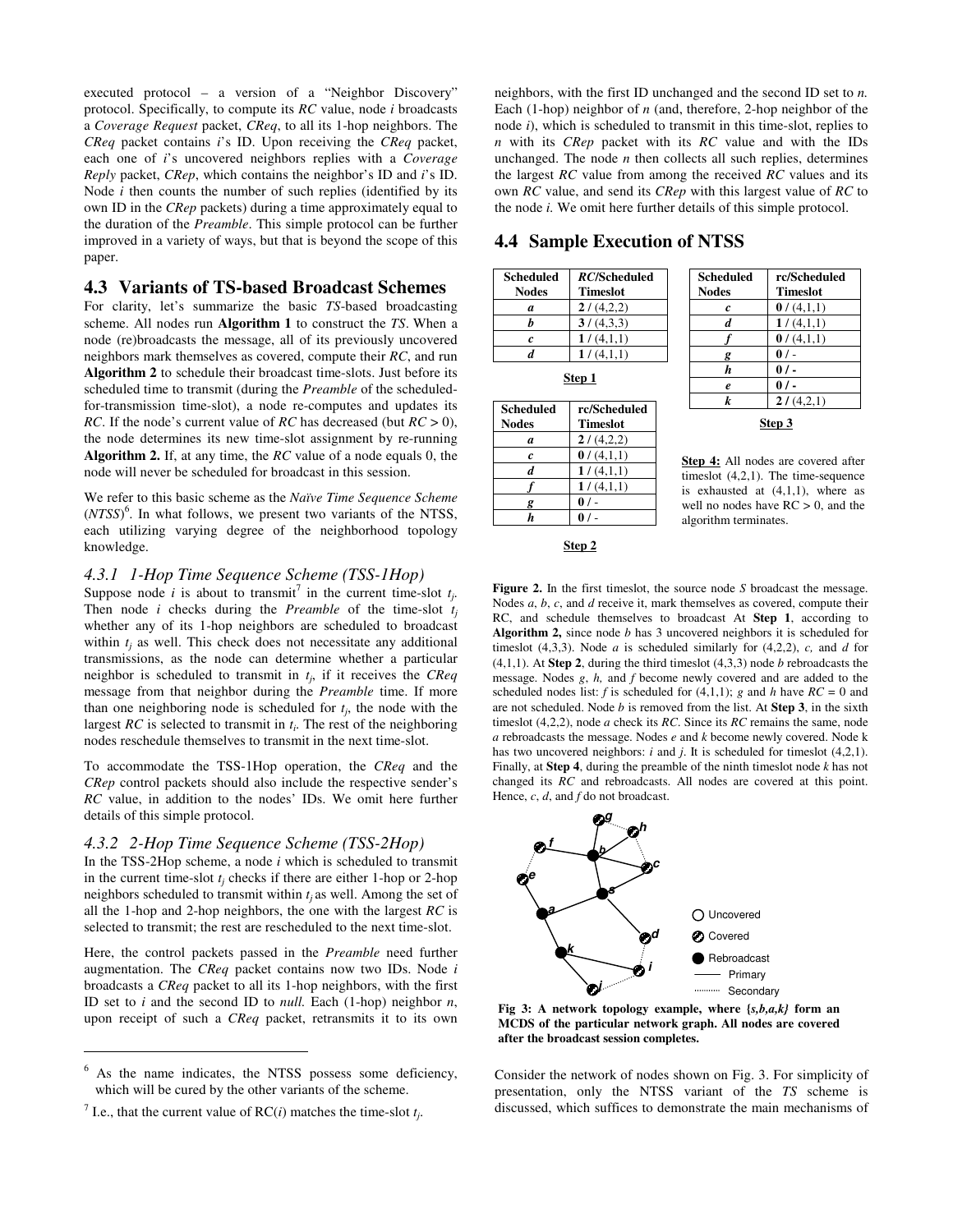the *TS* scheme. Suppose  $u = 4$ . Then, **Algorithm 1** constructs the *TS* as shown in **Example 1.** The sample run of NTSS is shown in Fig. 2, with the resulting network coverage depicted in Fig. 3.

Note that the *TS* structure allows **Algorithm 2** to give priority to nodes with higher *RC* that are scheduled later during the broadcast session. For instance, because of its larger *RC* value, node  $k$  will broadcast before nodes  $c$ ,  $d$ , or  $f$ , albeit they were scheduled earlier. Ultimately, this eliminates the transmissions of nodes *c*, *d*, and *f*. Fig. 3 shows the network state after the broadcast session is completed. Edges between rebroadcast nodes, and between rebroadcast and covered nodes are labeled as primary, while edges between covered nodes as secondary.

## **4.5 Correctness of the TS-based Schemes**

In the following proof of correctness, the network topology is assumed to be static during the broadcast session and the network graph is assumed to be connected.

**Proposition 4**: All *TS*-based schemes terminate in finite amount of time and guarantee full coverage of the network.

*Proof (outline)*: Per **Algorithm 2**, for all *TS* schemes, a node is not scheduled to broadcast unless its *RC* is strictly greater than zero. Whenever a node *n* broadcasts, all of it neighbors receive the broadcast message and are marked as covered. Hence, the *RC*  value of node *n* decreases to zero, and node *n* is not admissible in any future time-slot. Therefore, a node does not broadcast more than once during the execution of the algorithm. Since there is a finite number of nodes in the network, the algorithm terminates in a finite number of time steps.

Now, suppose that after a *TS*-based algorithm's termination there is at least one node, *D*, that is not covered. Since the network graph is connected, there exist at least one path from the source node, *S*, to the destination node *D*. Then, because *D* has not received the message, there are at least two neighboring nodes *X* and *Y* along this path, such that *X* has received the message and *Y* has not (note: *X* might be *S* and *Y* might be *D*). Therefore, *X*'s *RC* was greater than zero at algorithm's termination. This contradicts all *TS* schemes' termination condition. (Whenever a node is covered it computes its residual coverage. As long as node's residual coverage is greater than zero it is always scheduled to broadcast according to **Algorithm 2**.) Thus, by contradiction, all *TS*-based schemes cover all the network nodes. □

## **5. PERFORMANCE EVALUATION**

We investigate the performance (as defined by a number of metrics) of various broadcast algorithms in three distinct network topology models: (1) a static network topology; (2) a mobile topology with *independent* mobility patterns of the nodes; and (3) a mobile topology with *correlated* (group) mobility pattern.

We compared the performance of the TS-based schemes with *position* aware *Responsibility Based Scheme* (*RBS*), suggested by Khabbazian and Bhargava [25]. In [25] authors show that RBS outperforms a few well known broadcast algorithms, such as the *Edge Forwarding* [13] algorithm, for example. Another broadcast protocol simulated here, the *Bordercast,* is the route discovery mechanism in the *Zone Routing Protocol* (*ZRP*) ([26]).

*Bordercast* relies only on local topological information to select the nodes to relay the broadcast message. To include an algorithm that constructs a *backbone* structure prior to the broadcast session we selected *Funke's* algorithm [21], which was shown to obtain

one of the best approximation ratios to the size of the MCDS (i.e., |MCDS|), outperforming leading algorithms such as Wan's algorithm [20]. Finally, for comparison, we simulated Liu's algorithm [11] − a *node forwarding* algorithm that relies on 1- Hop positional information. Both RBS and Funke's algorithms are among the most efficient broadcast schemes in the literature.

In all the experiments, the simulation area is a  $200$ [m] by  $200$ [m] square; the inner square area is of dimensions  $(200 - R)[m]$  by  $(200 - R)[m]$ , where R[m] is the transmission radius of all nodes and was set to  $R = 25$ [m]. The number of nodes in the network was varied to investigate the schemes' performance at different node densities. To eliminate the effects of the physical and MAC layers on the broadcast algorithms' performance, we assume no signal interference, no fading, and a "perfect" MAC Layer. All the broadcast algorithms were implemented in a JAVA discrete event simulator.

# **5.1 Static Network Topology**

#### *5.1.1 Transmission Complexity*

The number of transmission during a broadcast session (i.e., "transmission complexity"), a crucial metric for an efficient broadcast algorithm, is investigated on Fig. 4. We were interested in understanding how our distributed algorithms compare with the centralized greedy approximation of the MCDS.



**Figure 4. Number of transmissions (y-axis) vs. average node degree (x-axis) for different broadcast algorithms.**

As an additional comparison of the transmission complexity, we calculated the number of transmissions using the *Linear Hexagon Coverage* technique, which provides a close approximation to the minimum number of transmissions needed to cover the entire network area, assuming sufficient node density. The upper bound of transmission complexity should be interpreted as the maximal number of transmissions that would be required by any broadcast algorithm that avoids duplicate coverage of nodes and, hence, is density independent. Due to space limitations, we omit here the derivation and an elaborate discussion of the bounds in Fig. 4.

The TSS-1Hop algorithm performs only slightly worse than the TSS-2Hop algorithm and mildly worse than the centralized greedy scheme.

Both, the NTSS and the Liu's algorithms are not density independent (surpass the upper bound). The NTSS algorithm does not perform well, because often a node is covered multiple times by transmissions of its 1-hop neighbors which occur in the same time-slot, thus resulting in redundant transmissions. This is especially common in time-slots towards the end of a broadcast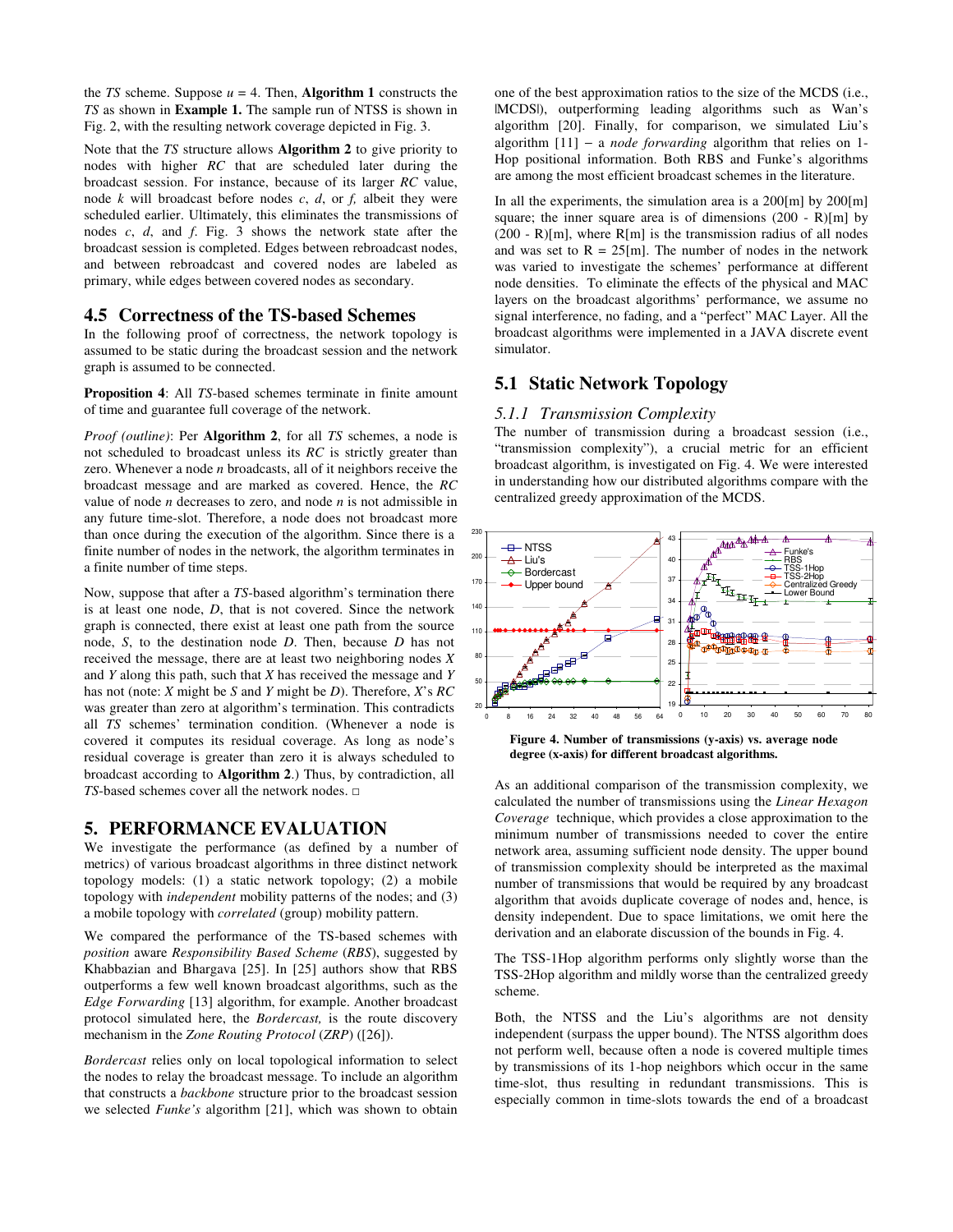

**degree (x-axis). (SUV denotes Sequence Upper Values (the parameter** *u***) for which the delay of** *TS* **schemes was measured.)**

session. The number of such transmissions during a simulation run is proportional to the number of nodes in the network and, hence, the transmission complexity continues to increase with the node density.

#### *5.1.2 Delay*

The time delay – the number of time-slots needed to complete a broadcast session – is presented in Fig. 5. The delay performance of the three *TS*-based schemes was obtained with *u* set to the smallest value, such that the number of broadcast transmissions is still close to optimal. These smallest values of *u* were determined via simulations; it is worth noticing that beyond average node degree of 15, these *u* values for TSS-1Hop and TSS-2Hop remain essentially constant with respect to the network density. Thus the upper value could be fixed prior to network deployment, so that the resulting time delay and the number of broadcast messages remains close to the algorithm's optimum behavior. The results for TSS-1Hop and TSS-2Hop hint that a good practice would be to set *u* to the average node degree for networks of node degrees up to 20. For networks of larger node degrees, *u* is largely density- independent and can be simply fixed at 20.

In general, there is a tradeoff between the two performance metrics: the number of transmissions during a broadcast session and the duration of a broadcast session. Intuitively, it would be beneficial to set *u* to a large value for finer-grain resolution of priorities among the nodes with different *RC* values and, thus, for a better approximation to the greedy "oracle" scheme. However, large values of *u* have the disadvantage of increasing the delay, since the *TS* grows longer (quadratic in *u*, from **Proposition 1**) and large number of initial time-slots go by empty, as no nodes are then admissible

# **5.2 Changing Network Topology**

For all of the mobility experiments presented here, each data point was obtained after a simulation warm-up time of 1000 [s] in which the mobility model could converge to a stationary node distribution.

#### *5.2.1 Gauss-Markov Node Mobility*

In the Gauss-Markov mobility model (GMMM) [33, 34], the time is split into time intervals. At the beginning of the  $k^{th}$  time interval, nodes' velocity is updated based on their velocity in the  $(k-1)$ <sup>th</sup> time interval and according to the following rule:

 $v_k = \alpha v_{k-1} + (1 - \alpha)v + \sqrt{(1 - \alpha^2)v_{x_{n-1}}}$ . Here,  $v_{k-1}$  is the velocity (speed and direction) of a node in the previous time interval,  $v_{x_{n-1}}$  is a Gaussian random variable, *v* is the mean value of the velocity, and  $\alpha$  is a parameter that determines the degree of which the current velocity depends on the previous velocity (the amount of "memory"). As  $\alpha$  approaches 1, nodes' motion is constant; as  $\alpha$  approaches 0 nodes' motion becomes more random. At the end of each interval, the position of a node in the network area is updated according to its velocity during this interval.

| Velocity and position update interval | $0.2$ [s]    |
|---------------------------------------|--------------|
| Velocity standard deviation           | $0.75$ [m/s] |
| Velocity mean                         | Varied       |
| Alpha                                 | 0.75         |

**Table 1: The parameters of the Gauss-Markov Mobility Model.**

Fig. 6 depicts the number of transmissions generated by the four investigated broadcast algorithms. As the average speed of the nodes increases, the number of broadcast transmissions saturates for all algorithms. This is an artifact of the finite network area − beyond a certain speed (about 20-30 [m/s] in this case), the locations of the nodes in the next time interval become random with respect to the locations in the previous time interval. This is equivalent to formation of a completely new random placement of nodes in each time interval, and increasing the speed further does not alter the performance of the algorithms anymore.





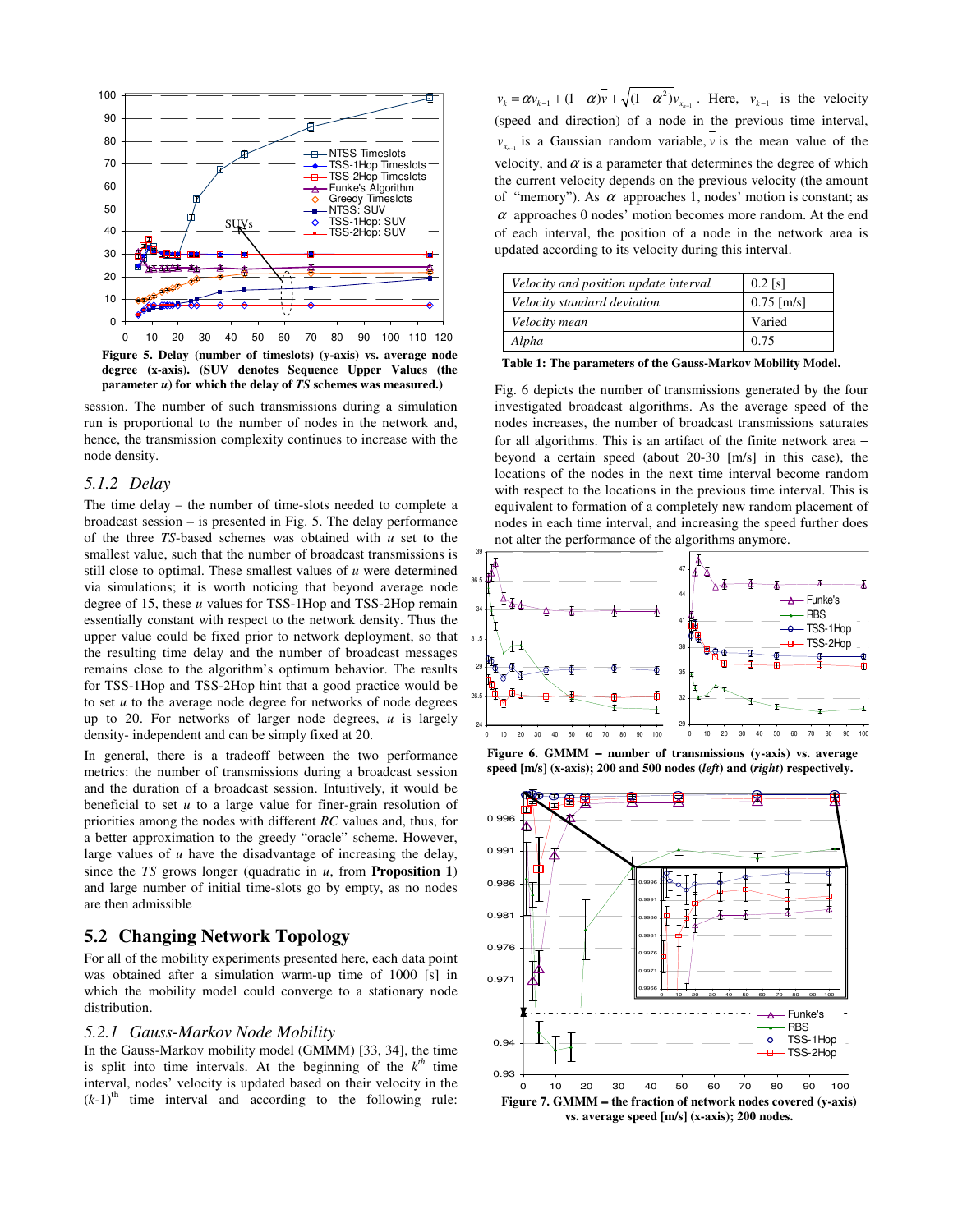However, the number of transmissions prior to this saturation point depends on the specific mechanisms of the broadcast algorithm in question. For instance, the decrease in the number of transmissions prior to saturation as mobility increases for the *TS*based schemes results from the scheduling policy of these algorithms: the larger their residual coverage is, the sooner the nodes transmit. As mobility increases, there is a large chance that a node would move into an area containing larger concentration of uncovered nodes, thus increasing its *RC* and, overall reducing the total number of transmissions. Furthermore, the fraction of nodes covered increases as well, as shown in Fig. 7.

As opposed to the static case, where a broadcast session is bound to cover all the network nodes as long as the network is connected, with mobility there is a chance that some nodes will not be covered. Fig. 7 demonstrates the coverage (fraction of the network nodes reached during a broadcast session). The performance of all algorithms saturates beyond some mobility threshold. In the mobility region of 10-20 [m/s] and for smaller densities (200 nodes in the network), all algorithms are affected by disconnections in the graph during the broadcast session. Comparatively, for larger densities, all algorithms perform substantially better (the figure is omitted due to space limitations).

The notable drop in performance of the RBS scheme in Fig.10 for a range of low speeds is due to the specific RBS mechanisms: node *A* broadcasts if among its neighbors there is an uncovered node (call it node *B*), and node *B* is such that the distance between *A* and *B* is smaller than the distance between *B* and any other of the covered neighbors of *A*. For very low velocity, RBS performs well and covers almost the entire network; however, as the velocity increases, node *A*'s estimation of the distance between *B* and *A*'s neighbors becomes less accurate. Though, as the velocity of nodes increases further, RBS benefits from the fact that *A* could move into areas where only a small number of nodes is covered.

#### *5.2.2 Group Mobility*

Since independent individual node movement may be unrealistic for certain scenarios (e.g., hikers, tourist groups, military platoon, etc.), we have also simulated a group mobility model, which is



based on the *Reference Point Group Mobility* (*RPGM*) model described in [35]. The implemented version of RPGM follows the *Nomadic Community Mobility* model described in [34]. In this

model the network nodes form groups that move together from

one reference point (*RP*) in the simulation area to another. The RPs have a radius of influence and the group of nodes is free to move randomly within this radius. The simulation parameters (such as the group sizes and the number of groups in the network) used here were borrowed from [34] and [36] for the Nomadic and the RPGM models, respectively. The number of nodes was set to 200.

| Pause time for mobility around the RP | $0.3$ [s]           |
|---------------------------------------|---------------------|
| Nodes velocity update frequency       | $0.5$ [s]           |
| Maximum reference point pause time    | $4$ [s]             |
| RP radius                             | Varied              |
| Average group size                    | 20% of network size |
| Nodes mean velocities                 | Varied              |

**Table 2: The parameters of the RPGM mobility model.**



**Figure 9. RPGM** − **fraction of nodes covered (y-axis) vs. average speed [m/s] (x-axis): (***top***) reference point (RP) radius equals 12.5[m]; (***bottom***) RP radius equals 27.5[m] and 50[m].**

Figures 8 and 9 depict the number of transmissions and the network coverage. The RP radius (labeled as R in the Fig. 9), is varied to investigate the effects of node clustering about the reference point. As can be observed from these figures, the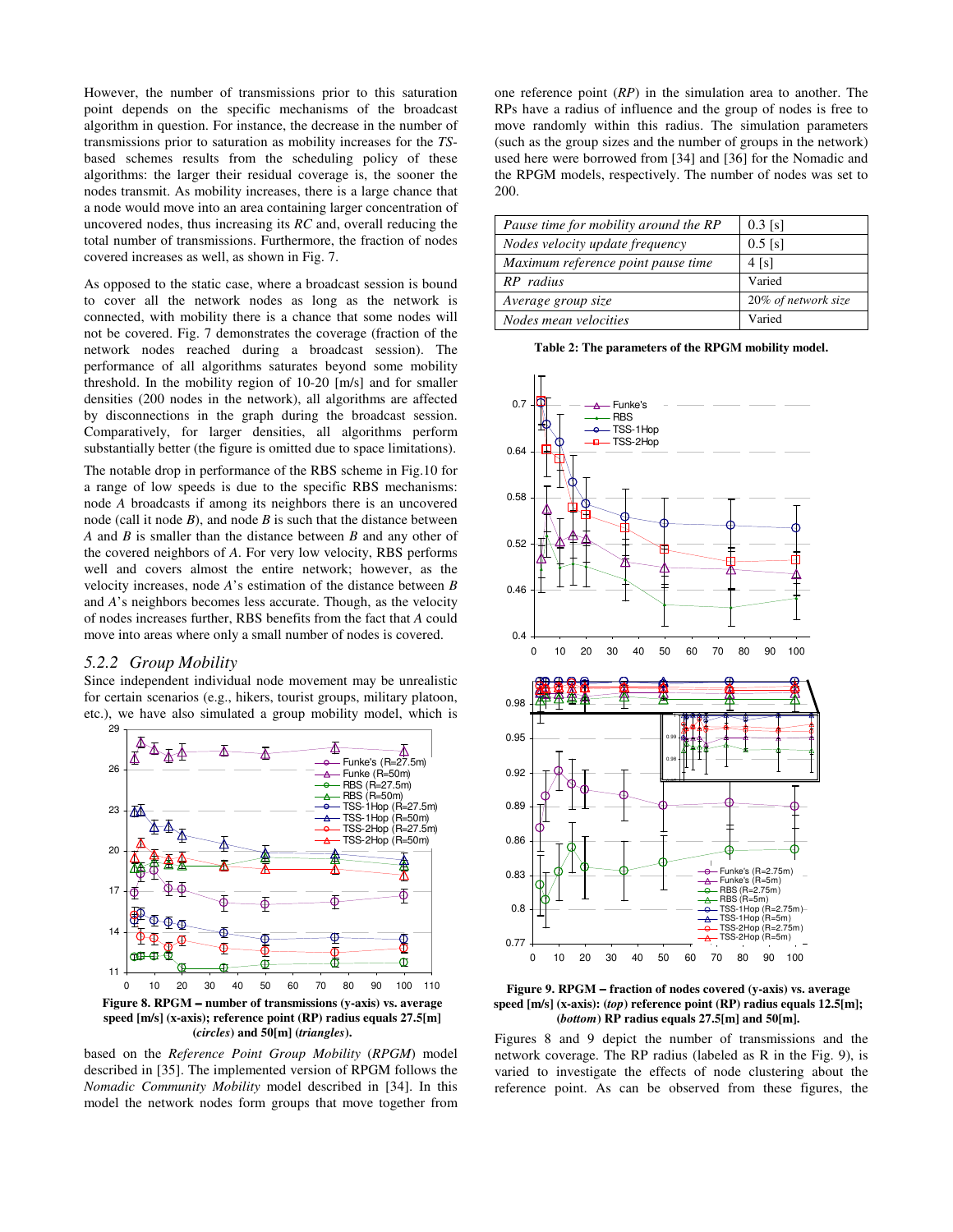smaller the radius is, the more frequent are the disconnections and, consequently, the performance of the algorithms degrades.

As in the GMMM case, in the RPGM case too, the number of transmissions and the network coverage saturate as the network mobility increases. However, in the RPGM case there is a minimal decrease in the number of transmissions with respect to the increase in mobility; e.g., for 12.5[m] the decrease in the number of transmission is largely due to the highly clustered and disconnected network topology.

Overall, in dynamic scenarios, such as those when mobility is introduced, algorithms which rely on local topology information, such as TSS-1Hop and TSS-2Hop, outperform algorithms such as RBS and Funke's.

# **6. DISCUSSION**

In this paper, we introduced a novel scheme for broadcasting in wireless networks that mimics in performance of the centralized greedy algorithm. This is accomplished through distributive prioritization of transmissions based on nodes' residual coverage (*RC*) and the particularly designed Time Sequence (*TS*) to schedule the nodes' transmissions. The basic NTSS scheme was improved to eliminate a major source of inefficiency − multiple coverage of nodes by more than one transmission − which resulted in the TSS-1Hop and the TSS-2Hop schemes. We proved the schemes' correctness (i.e., guaranteeing full coverage in finite time).

Through simulations and based on two metrics − the transmission complexity and the delay − we compared the performance of our schemes with other leading broadcasting schemes, initially in static networks. The TSS-1Hop and the TSS-2Hop schemes outperform all other schemes with respect to the number of message transmissions. Also, the TS-based schemes do not require additional equipment, such as GPS. Furthermore, this performance is achieved with bounded latency, and is independent of network density.

Next, we considered two types of mobility scenarios: individual node and group mobility. We showed experimentally that the TSbased schemes outperform the other schemes with respect to the network coverage by the broadcast transmissions.

Our study allows examination of the basic tradeoffs in the design of the broadcasting protocols, such as the tradeoff between transmission complexity and delay. It is worth noticing that the TS-based schemes facilitate control of this tradeoff through a single parameter only − the *u* parameter.

In addition, the current work invites interesting questions regarding the TS schemes performance that remain to be further studied. For instance, schemes' behavior in the presence of multiple simultaneous broadcast sources could be considered; the algorithms' performance given errors in the process of RC computation should also be investigated.

# **7. RELATED WORK**

The problem of efficient broadcasting has been extensively studied in the technical literature. The initial simple concept of flooding evolved to more sophisticated schemes through building optimal network subgraphs. All through, the main algorithmic challenge has been to reduce the number of transmitted messages needed to reach all the network nodes.

Among the major shortcomings of pure flooding are the resulting large transmission complexity and the notorious broadcast storm [1]. The *Scalable Broadcast Algorithm* [2] alleviates somewhat this problem utilizing 1-Hop neighbor information.

A different approach is taken by probabilistic broadcast protocols that associate some (re)transmission probability to each node receiving the broadcast message. Schemes exploring such mechanisms were suggested in [3, 4, 5, 6, 7, 8, 9].

The interest in probabilistic broadcasting schemes is due to their inherent low transmission overhead, low processing complexity, and high tolerance of frequent and rapid topological changes. Balancing these benefits, though, is the disadvantage of inability to guarantee full network coverage.

In contrast, deterministic broadcast algorithms innately guarantee full network coverage (assuming ideal MAC layer). In the deterministic scheme of Multipoint Relaying proposed in [10], the set of retransmitting neighbor nodes is reduced from the set of all neighbors to the minimum subset of neighbors that cover the same area as that covered by the original set. This approach is an example of the "minimum forward-node set" strategy, and works such as [11, 12, 13, 14] provide approximate solutions to this NPhard problem. To avoid the transmission of the list of forwarding nodes along with the broadcast message, a technique of selfpruning [15, 16] has been proposed.

The forward-node set and, consequently, the self-pruning problems can essentially be viewed as the task of solving the NPhard "Minimum Connected Dominating Set" (MCDS) problem [13]. Several studies [18, 19, 20, 21, 22] have attempted to tackle the problem by constructing a communication backbone prior to the broadcast initiation. These schemes can sometimes dramatically reduce the number of transmissions. Nevertheless, as shown in [23], they do not tolerate well frequent network topological changes. For volatile communication environments, an approach to dynamically construct CDS is a better alternative. Works such as [24] and [25] offer potential solutions. However, further research is required to study the scalability of these approaches.

A number of studies have attended to the theoretical bounds of broadcast and related information dissemination mechanisms. For instance, [37, 38] provide bounds on gossiping, broadcast, and rumor spreading in general networks. Influential works by Peleg et al. in the spirit of [39] demonstrate important lower bounds on broadcast in radio networks.

# **8. ACKNOWLEDGMENTS**

This work was supported by the NSF grant numbers ANI-0329905 and CNS-0626751 and by the AFOSR contract number FA9550-09-1-0121/Z806001. We would also like to thank the anonymous reviewers for their constructive critique and suggestions regarding this manuscript.

# **9. REFERENCES**

- [1] S.-Y. Ni, Y.-C. Tseng, Yuh-Shyan Chen, and J.-P. Sheu, "The Broadcast Storm Problem in a Mobile Ad Hoc Networks", In Proc. ACM/IEEE MobiCom, 1999, pp. 151 - 162
- [2] W. Peng, and X.C. Lu, "On the reduction of broadcast redundancy in mobile ad hoc networks," In Proc. ACM/IEEE MobiHoc, 2000, pp. 129–130
- [3] Z. J. Haas, J. Y. Halpern, and L. Li, "Gossip-Based Ad Hoc Routing", In Proc. IEEE INFOCOM, 2002, pp. 1707-1716